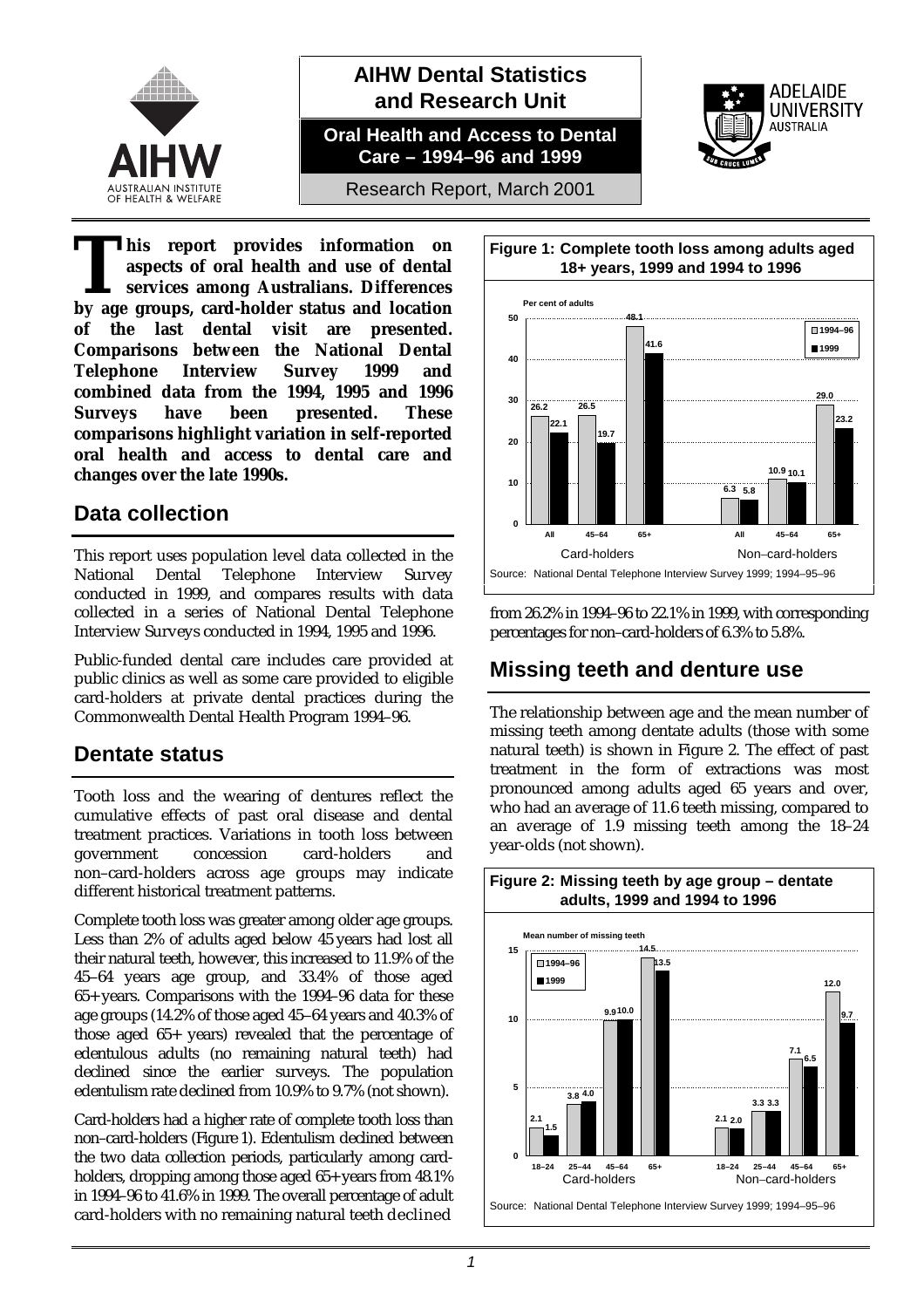Card-holders had a greater number of missing teeth than non–card-holders in all age groups 25 years and above. By the age of 45+ years, card-holders had 3–4 more teeth missing than non–card-holders.

Comparison of the 1999 survey results with the 1994–96 data showed that the mean number of missing teeth had declined among non–card-holders aged 45 years and over, while among card-holders and younger age groups the number of missing teeth was similar.

### **Denture use**

Figure 3 presents the use of full or partial dentures among card-holders and non–card-holders who still have some of their own natural teeth. Denture use was strongly related to age, with almost 30% of 45–64 year-olds and over 55% of those aged 65+ years reporting wearing a denture.



Card-holders in most age groups reported a higher level of denture use than non–card-holders. This difference is consistent with the number of missing teeth reported by card-holders.

The number of missing teeth reported among non–card-holders since the 1994–96 surveys was reflected in a reduction during the same period in the percentage of non–card-holders using full or partial dentures. However, denture use remained at comparable rates among card-holders, approximately 45% among 45–64 year-olds and over 62% of the 65+ age group.

# **Access to dental services**

The time since last dental visit indicates the level of contact with dental services.

In the period 1994–96, 56.2% of all dentate adults reported that they had made a dental visit in the previous year, while in 1999, 56.3% of all dentate adults reported that they had visited (Table 1).

| Table 1: Time since last dental visit – dentate<br>adults, 1999 and 1994 to 1996 |      |         |         |       |  |
|----------------------------------------------------------------------------------|------|---------|---------|-------|--|
|                                                                                  | د م  | $1 - 2$ | $2 - 5$ | $5+$  |  |
|                                                                                  | year | years   | vears   | vears |  |
| 1994 to 1996                                                                     |      |         |         |       |  |
| $18 - 24$ years                                                                  | 53.5 | 18.2    | 17.6    | 10.4  |  |
| $25 - 44$ years                                                                  | 53.3 | 20.3    | 15.8    | 10.2  |  |
| $45 - 64$ years                                                                  | 60.8 | 17.3    | 12.1    | 9.5   |  |
| $65+$ years                                                                      | 61.5 | 14.9    | 12.0    | 11.4  |  |
| Card-holders                                                                     | 53.1 | 18.5    | 15.0    | 13.0  |  |
| Non-card-holders                                                                 | 56.9 | 18.6    | 14.7    | 9.5   |  |
| Total                                                                            | 56.2 | 18.6    | 14.7    | 10.2  |  |
| 1999                                                                             |      |         |         |       |  |
| 18–24 years                                                                      | 51.6 | 25.6    | 14.5    | 8.3   |  |
| $25 - 44$ years                                                                  | 53.4 | 19.5    | 15.5    | 11.6  |  |
| $45 - 64$ years                                                                  | 62.0 | 17.4    | 12.3    | 8.4   |  |
| $65+$ years                                                                      | 59.5 | 18.3    | 11.7    | 10.5  |  |
| Card-holders                                                                     | 50.1 | 21.3    | 15.9    | 12.7  |  |
| Non-card-holders                                                                 | 57.9 | 19.2    | 13.5    | 9.4   |  |
| Total                                                                            | 56.3 | 19.7    | 14.0    | 10.0  |  |
| National Dental Telephone Interview Survey 1999; 1994-95-96<br>Source:           |      |         |         |       |  |

Fewer card-holders (50.1%) had made a recent dental visit than non–card-holders (57.9%).

There was no significant variation across time in visiting patterns. In the period since the 1994–96 surveys, the percentage of card-holders visiting in the previous 12 months had declined slightly from 53.1% to 50.1%, while the percentage who had visited one to less than two years ago had increased from 18.5% to 21.3%. There were no differences in the groups whose last visit was two to five years and 5+ years ago.

### **Site of dental visit in last 12 months**

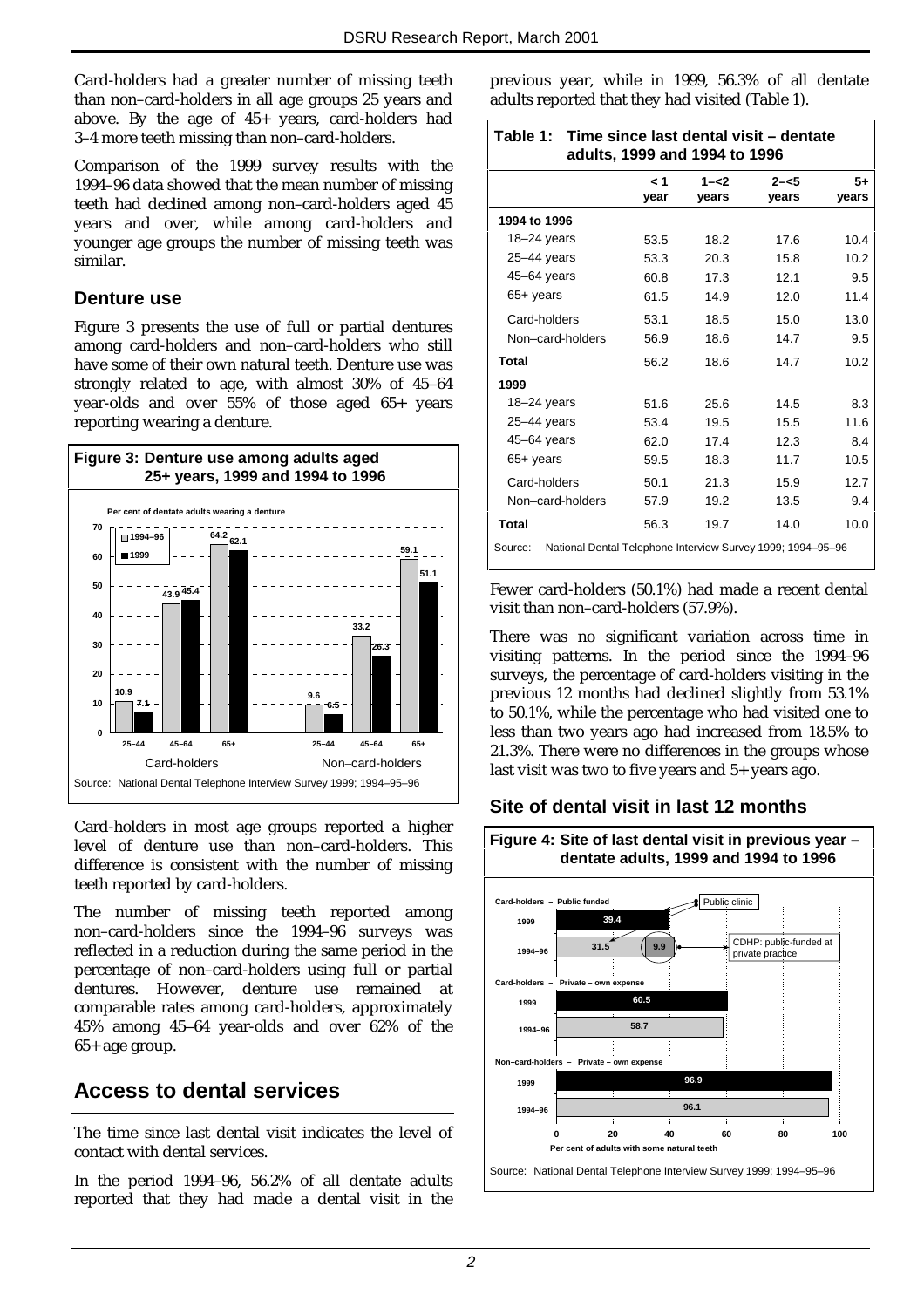In 1999, among those card-holders who made a dental visit in the previous 12 months, a higher percentage reported that their last visit was made at a public clinic, 39.4% compared to 31.5% in 1994–96 (Figure 4).

During 1994–96 some card-holders (9.9%) had publicfunded dental care at private practices under the Commonwealth Dental Health Program (CDHP), giving a total of 41.4% of card-holders whose last visit in the previous 12 months was public-funded, compared to 39.4% in 1999. The percentage of cardholders making their last dental visit in the last 12 months at a private practice at their own expense increased marginally from 58.7% to 60.5%. The distribution of visit location remained the same among non–card-holders, with over 96% at a private practice.

# **Reason for last dental visit**

The reason for seeking dental care influences the treatment likely to be received, with check-up visits more likely to result in timely treatment or preventive care. Visiting for a problem may reflect an inability to access dental services because of a lack of availability and affordability, which may lead to more advanced problems and less favourable treatment, e.g. extraction.

Adults who had made a dental visit in the previous year were asked whether their last visit had been for a dental problem.



Problem-oriented dental visits were more prevalent among card-holders and older age groups. Among adults who visited in the last 12 months, 71.8% of cardholders who received public-funded care had made their last visit for a problem compared to 52.1% of non–card-holders (Figure 5). Of those card-holders who made a dental visit at a private practice in the last year, the percentage who last visited for a problem increased from 58.3% to 64.0% in the period since 1994–96, while problem visiting among public-funded card holders and non–card-holders showed a slight decline.

Across age groups, a decline in visiting for a problem was observable among the 25–44 year-olds. The lowest percentage of problem visiting was reported among 18–24 year-olds (approximately 45%) while around 61% of those aged over 45 years reported that their last visit was for a problem.

### **Social impact and economic factors**

A range of social impact and economic factors were investigated to determine the extent of inequality between groups. Participants were asked about their experience of toothache, the frequency of feeling uncomfortable with their dental appearance, and avoiding some foods.

Figure 6 presents the percentage of card-holders and non–card-holders who reported these three conditions 'very often', 'often' and 'sometimes' in the previous year.



Card-holders whose last visit was public-funded reported a higher level of all three measures of social impact than non–card-holders and card-holders who last visited a private practice at their own expense. Comparisons over time showed that toothache experience in all groups increased, particularly among card-holder groups. The percentage of recipients of public-funded care reporting toothache increased from 20.9% to 26.1%, and among card-holders whose last visit was private increased from 12.2% to 15.4%.

High levels of feeling uncomfortable with dental appearance occurred among card-holders, almost 40% of card-public and almost 25% of card-private, compared with just under 20% of non–card-holders. Between 1994–96 and 1999, the frequency of reporting this problem increased from 29.1% to 39.3% among public-funded card-holders and from 19.4% to 24.1% among card-holders who last visited a private practice. The percentage among non–card-holders remained stable.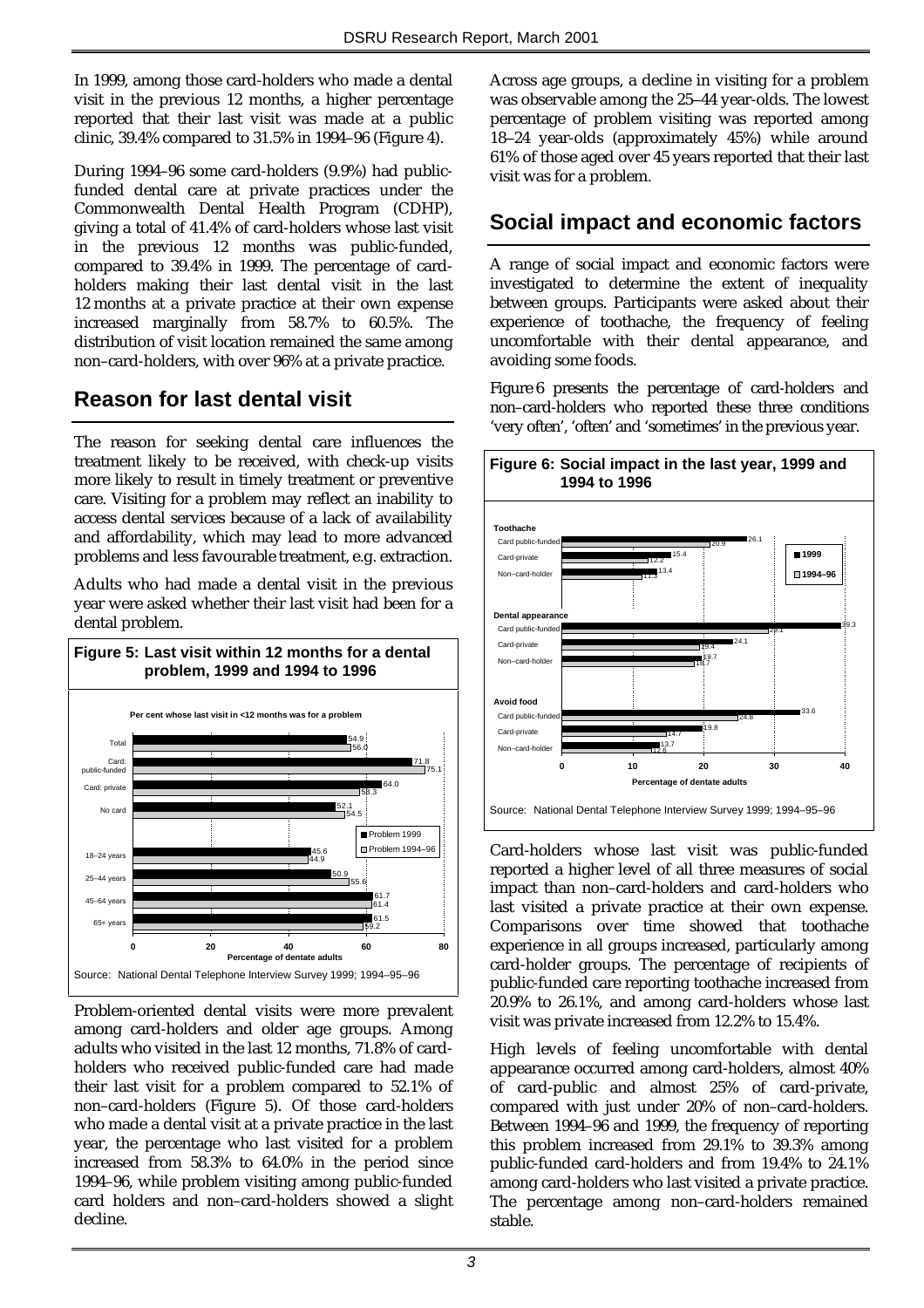One-third of card-holders whose last visit was publicfunded and 20% of those who last visited a private practice reported avoiding some foods 'very often', 'often' and 'sometimes' compared to just under 14% of non–card-holders. Comparisons over time revealed a marginal increase among non–card-holders and a large increase among card-holders, with the avoidance of some foods increasing from 24.8% to 33.6% among card public-funded and from 14.7% to 19.8% among card-private.

### **Affordability and hardship**

All respondents were asked a range of questions on the affordability and financial burden of dental care in the previous 12 months. Figure 7 presents the percentage of respondents who reported that they would have great difficulty with a \$100 dental bill, that dental visits had caused a large financial burden, that the cost had prevented treatment or that they had avoided or delayed making a dental visit because of the cost.



Card-holders who last received public-funded care were almost five times more likely than non–card-holders to report that that they would have a lot of difficulty in paying a \$100 dental bill. Almost 40% of card-public, just over 25% of card-private and less than 8% of non–card-holders reported difficulty with \$100. The percentage reporting difficulty decreased in all groups since 1994–96, which may reflect inflation and the increased income in 1999. Among card-public the decline was from 44.9% in 1994–96 to 39.5% in 1999.

The percentage of both card-holders and non–cardholders reporting that their dental visit(s) in the last year had been a large financial burden had increased, with the greatest impact among card-holders who visited a private practice (an increase from 14.3% in 1994–96 to 21.9% in 1999, compared to the rise from 10.6% to 13.9% among non–card-holders). The gap between card-holders and non–card-holders appears to be widening as greater numbers of card-holders experience financial hardship in purchasing private dental care.

Almost 40% of card-holders (public-funded), over a quarter of card-private and one in five non–card-holders reported that the cost had prevented them from having recommended or wanted dental treatment in the previous 12 months. Comparisons over time revealed that the percentage of card-private and non–card-holders had remained almost unchanged, but that among card-holders whose last visit was public-funded, cost preventing them having dental treatment had increased from 28.2% to 39.3%.

Over a third of card-holders reported that they had avoided or delayed making a dental visit because of the cost in the previous 12 months compared to just over a quarter of non–card-holders. Comparisons over time revealed an increase from 34.1% to 38.2% among public-funded card-holders, with little change among the other groups.

#### **Dental insurance**

Dental insurance was higher among non–card-holders (41.8%) than among card-holders who last visited a private practice (31.6%). Card-holders who last made a public-funded dental visit had a very low level of insurance (3.4% in 1999). The highest dental insurance coverage was among the 45–64 years age group (44.0%), while around 31% of all other age groups had dental insurance.

There was a noticeable decline in insurance among non–card-holders since 1994–96. Lower levels of insurance were evident in most age groups, particularly the 25–44 years group, dropping from 40.1% to 31.2%.

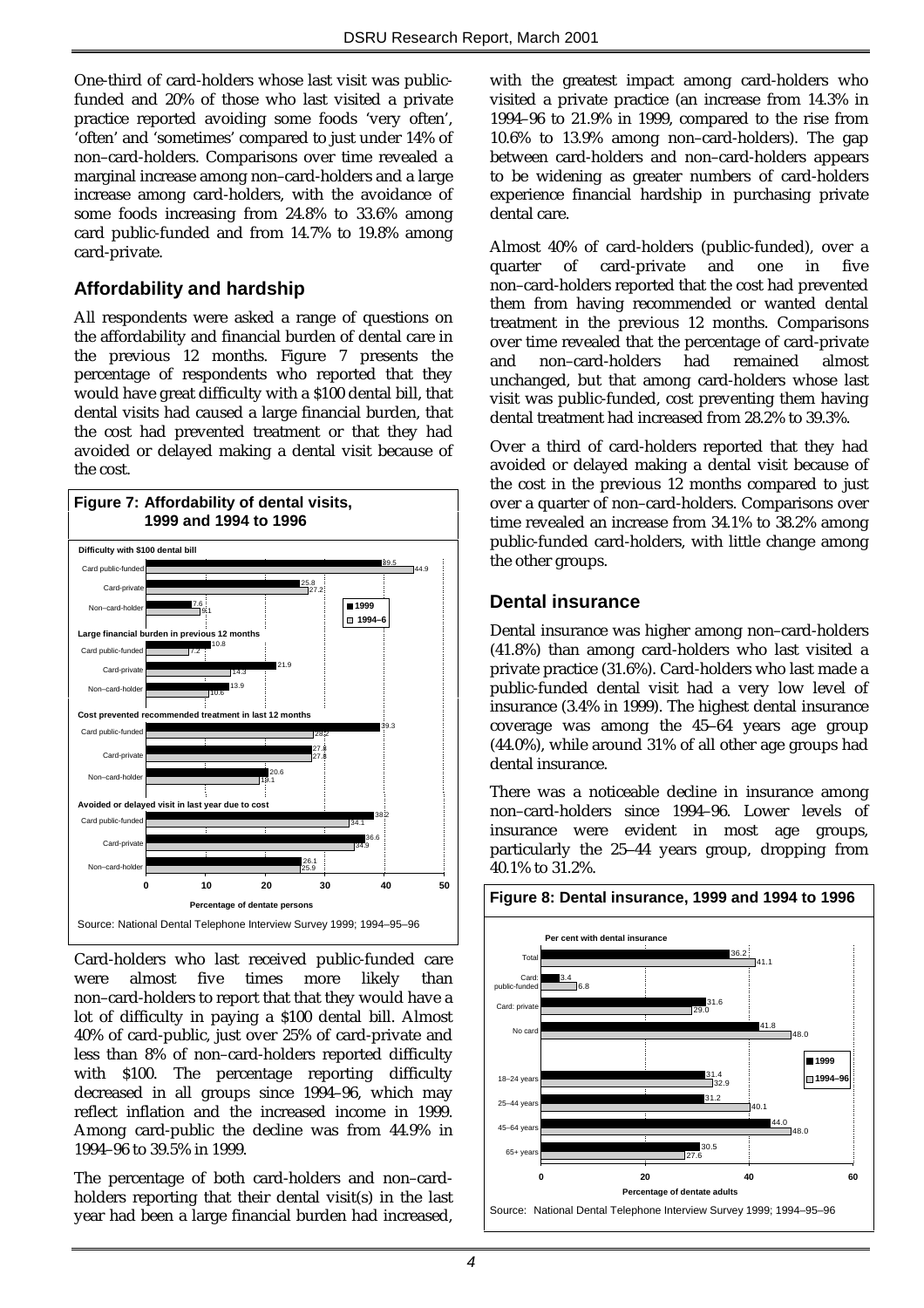### **Services received – extractions**

Respondents who had made a dental visit in the previous 12 months were asked what treatment they had received. The loss of a tooth indicates the failure of all previous preventive and restorative treatment, and shows a progression of individuals toward complete tooth loss.

Figure 9 presents the percentage of dentate adults who received an extraction(s) at a visit in the previous 12 months. Across age groups the highest extraction rate was reported by the 25–44 year olds, 18.6%, while approximately 15% of all other groups had one or more teeth extracted. The extraction rate among cardholders was far higher than that of non–card-holders. Over a third of card-holders who last received public care and almost 23% of card-holders who visited a private practice reported having teeth extracted, compared to 14.4% of non–card-holders.



Comparisons over time revealed an increase in the percentage reporting tooth extraction in all age groups apart from the 18–24 year olds. The overall increase was from 13.7% in 1994–96 to 16.6% in 1999. The increase was most pronounced among card-holders who visited a private dentist (from 15.9% to 22.6%). Card-holders who received public-funded dental care in the previous year reported 29.5% in 1994–96 and 33.4% in 1999.

# **Services received – fillings**

Just over 46% of dentate adults received one or more fillings in the previous year, a slight reduction since the 1994–96 surveys (Figure 10).

The decline occurred in all groups aged 25+ years. The most pronounced differences were observable among the 65+ years age group and card-holders who last received public-funded dental care, where there was a sharp drop from 59.3% to 43.9% receiving a filling(s). As there was an increase in extractions during this period, it seems unlikely that the reduction in fillings reflects a decrease in disease experience. Extraction may have been chosen as an alternative to more costly options to restore teeth.



### **Fillings and extractions per person**

Table 2 presents the mean number of fillings and extractions per dentate adult who made a visit in the previous 12 months.

| Table 2: Fillings and extractions per person in the<br>last year - 1999 and 1994 to 1996 |                 |      |                    |      |  |
|------------------------------------------------------------------------------------------|-----------------|------|--------------------|------|--|
|                                                                                          | <b>Fillings</b> |      | <b>Extractions</b> |      |  |
|                                                                                          | 1994-96         | 1999 | 1994-96            | 1999 |  |
| Card-public                                                                              | 1.27            | 0.86 | 0.57               | 0.62 |  |
| Card-private                                                                             | 0.93            | 0.91 | 0.26               | 0.57 |  |
| Non-card-holders                                                                         | 0.98            | 0.89 | 0.20               | 0.25 |  |
| <b>Total</b>                                                                             | 0.97            | 0.88 | 0.24               | 0.31 |  |
| National Dental Telephone Interview Survey 1999; 1994-95-96<br>Source:                   |                 |      |                    |      |  |

In 1999, the mean number of fillings received in the previous year was 0.88 per dentate adult, a reduction from the mean of 0.97 at the time of the 1994–96 surveys. Card-holders who last received public-funded dental care showed the most pronounced difference, a sharp drop from 1.27 to 0.86 per person.

Card-holders received more than twice as many extractions per person as non–card-holders, with the highest rate being 0.62 teeth per person among cardholders who received public-funded dental care in the previous year.

Comparisons over time revealed an increase in extraction rate from 0.24 to 0.31 overall. The difference was most obvious among card-holders who visited a private practice (an increase from 0.26 to 0.57) more than doubling the previous rate of tooth extraction in this group.